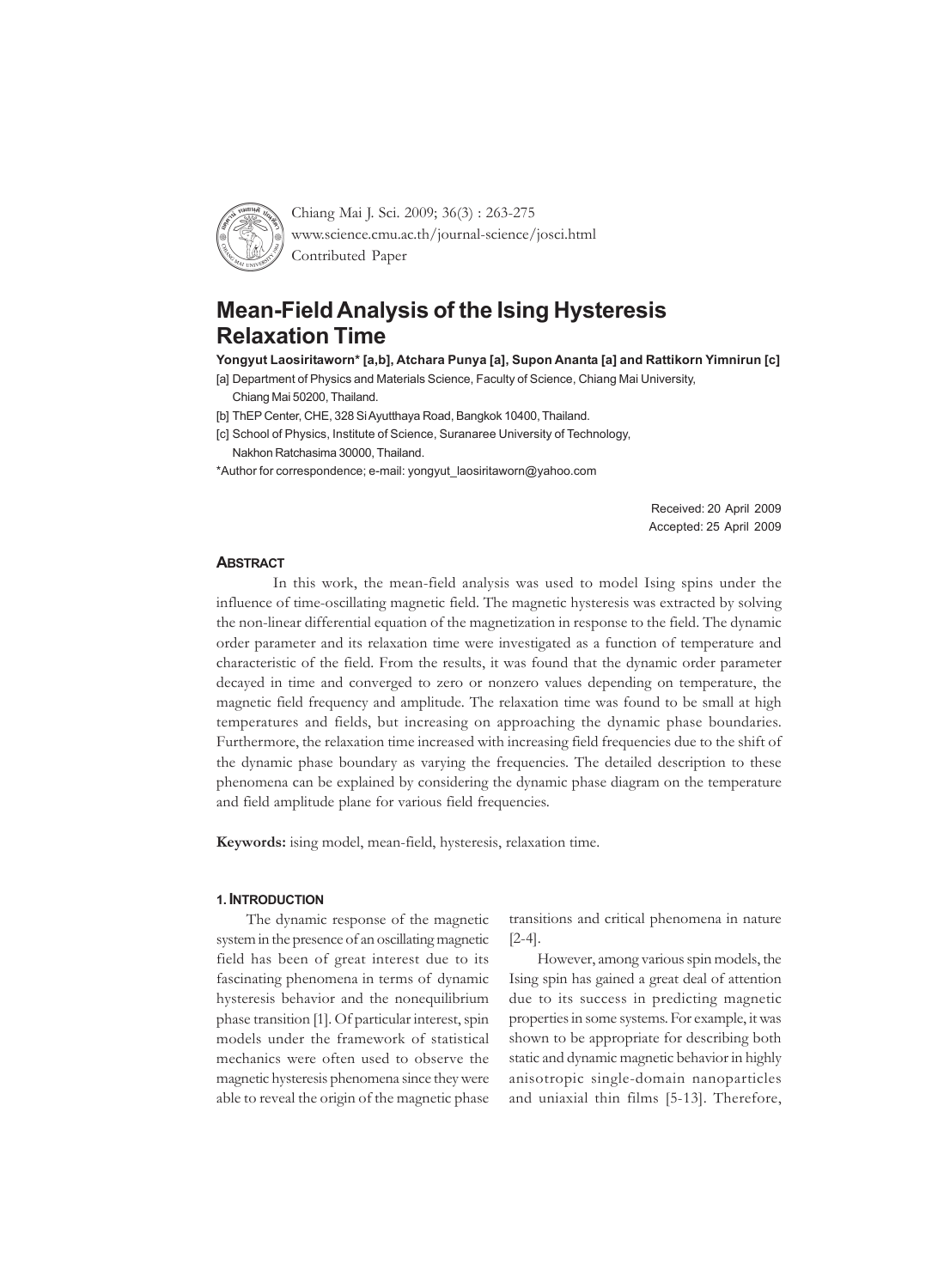incorporating with statistical mechanics techniques (e.g. the mean-field analysis [1,14-22] or the Monte Carlo simulations [1,18-25]), it is then possible to extract the dynamic magnetization information of the magnetic system in the presence of an oscillating magnetic field to investigate hysteresis properties. Nevertheless, since the hysteresis is actually a dynamic property, the retrieved results may be ambiguity and less useful if the results are measured before hysteresis has arrived at its steady state. This could be due to the bias arisen from initial setting up conditions. Therefore, the criterion in terms of steady state condition should be firstly drawn. This can be done by investigating the dynamic order parameter as a function of time.

The dynamic order parameter was defined as the time averaged magnetization over a full period of the oscillating magnetic field. On approaching the steady state, the dynamic order parameter converges to a time-independent value. In general, converging rate was found to depend on the field and the temperature [1]. Furthermore, the dynamic order parameter can also be used to define the dynamic phase transition (boundary) on the field amplitude and temperature plane [1]. At the phase transition boundary, the dynamic ferromagnetic ordered (finite dynamic order parameter) is separated from the dynamic paramagnetic disordered (zero dynamic order parameter) phases.

Generally, mean-field techniques and Monte Carlo simulations were often used to investigate hysteresis and this dynamic order parameter (e.g. references [1,14-25]). There are several advantages and weaknesses between these two techniques. For example, the meanfield is not truly dynamic in nature due to the ignorance of fluctuation. Therefore, the system may get struck in one local minima of the free energy and cannot proceed to the global minima. Consequently, if the field is

far less than the required coercive field, the response magnetization may vary periodically but asymmetrically even at zero frequency (quasi-static limit). Nonetheless, the mean-field analysis is still very useful in extracting magnetic properties since its results reflect the behavior at thermodynamic limit. As a result, on some conditions, it provides a better performance upon other techniques e.g. the Monte Carlo simulation which is susceptible to errors when the finite size effect is not properly taken into account [26,27]. Moreover, only a few parameters are relevant in solving the meanfield equation, so one can study more complex systems with less mathematical or computational efforts. Therefore, the mean-field is undoubtedly of a great use where other methods become less tractable due to the problem complexity.

Nevertheless, even with mean-field picture, there are still considerable points needed to be taken into account in completing dynamic magnetic hysteresis pictures especially close to the dynamic phase transition. For instance, the precise dynamic phase boundary is not carefully investigated in details e.g. how the phase boundary on the filed-temperature plane depends on the frequency of the field and how the magnetic systems relax to their steady states close to the boundary. Therefore, the nature of the hysteresis changes near the dynamic transition point as a function of field frequency is still left to identify. The interesting in this issue comes from the fact that the dynamic of the hysteresis behavior strongly depends on the field frequency. At high frequencies, the system cannot follow the field promptly resulting in asymmetric hysteresis loop. On the other hand, at low frequencies, the system has more chances to catch up with the field which results in a lower phase lag and hence symmetric hysteresis loop becomes more possible. Consequently, the phase diagram (on the field amplitude and temperature plane)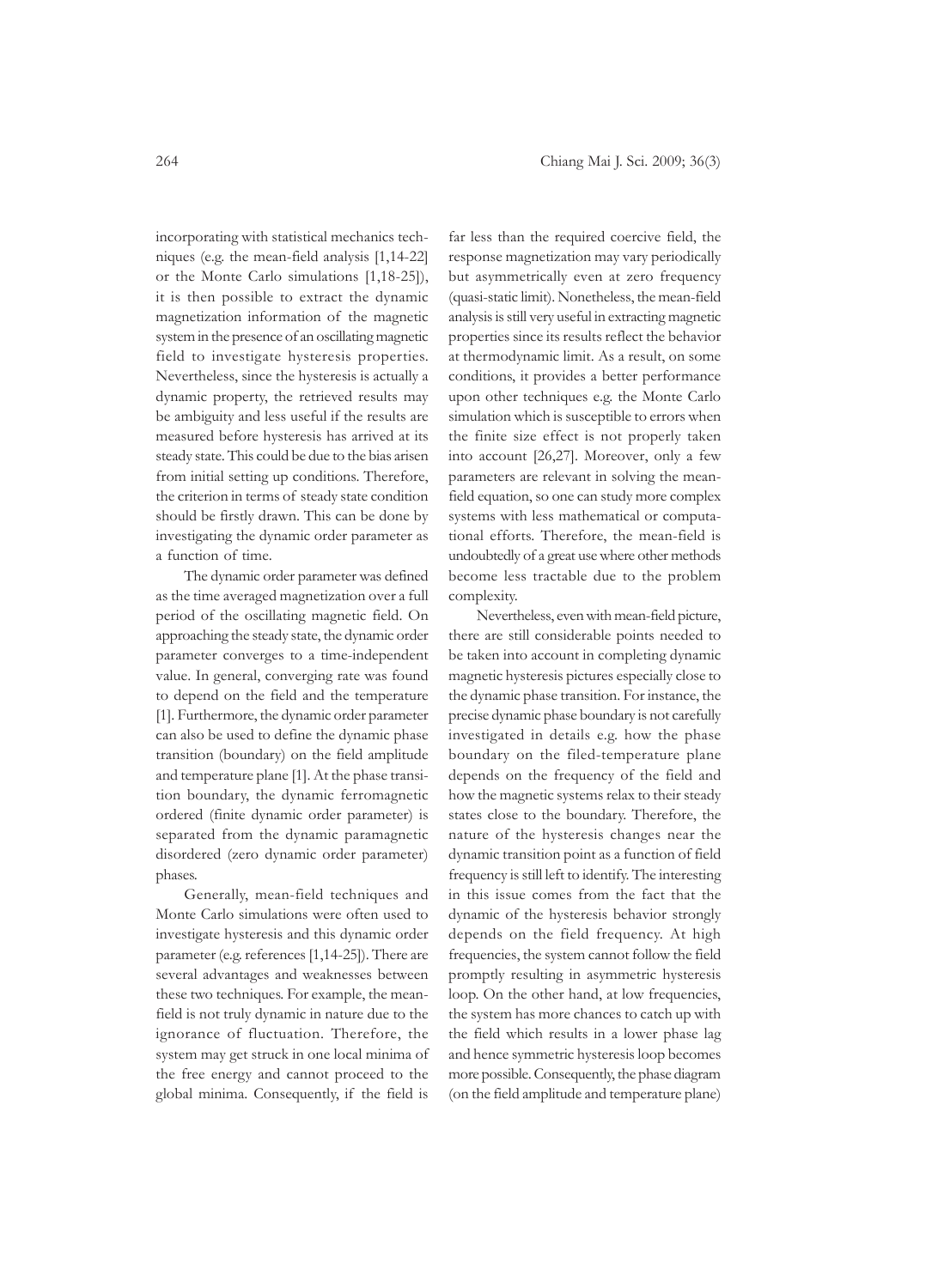specifying the dynamic phase boundary should also depend on the frequency magnitude. As a result, even in the dynamic paramagnetic phase where zero dynamic order parameter is guaranteed, it should take more hysteresis loops from its initial state to relax and reach symmetric steady hysteresis loop at higher frequencies. On the other hand, the relaxation time (in terms of number of field oscillating loops) in approaching the symmetric hysteresis loop has still not been investigated comprehensively. Subsequently, how the relaxation time corresponds to the field parameters and temperature are still left in questions.

Therefore, there comes the main motivation of this study in finding some answers to these proposed questions numerically. The nonequilibrium dynamic phase transition of the Ising model in the presence of an oscillating magnetic field was investigated by the meanfield analysis. The relaxation behavior of the dynamic order parameter especially near the dynamic transition point was extracted and confirmed with the priori works [8,19] to show the accuracy of our calculations via temperature-amplitude diagrams. After that, based on the accuracy confidence, we further elaborated the study in details by extracting results from many temperatures, frequencies and amplitudes. This is for obtaining the relaxation time for the scaling analysis purpose which is not yet reported in literatures. To outline, section 2 gives the detailed analysis of the mean-field technique in investigating the relaxation behavior of the dynamic order parameter. In section 3, the temperature, the field frequency and the field amplitude variations of the relaxation time are reported. Then, a brief summary of all the results is given in section 4, the conclusion section.

## **2. METHODOLOGIES**

In this study, we considered the twodimensional Ising Hamiltonian under the influence of time varying external magnetic field i.e.

$$
H = -J\sum_{\langle ij\rangle} s_i s_j - h'(t) \sum_i s_i,
$$
 (1)

where the spin  $s_i$  takes on the values  $\pm 1, \le j \ge k$ indicates that the sum includes only first nearest-neighbor, and  $h'(t)$  is the time  $t$ dependent magnetic field. *J* is the exchange interaction where in this picture  $s_i$  is dimensionless, so both  $J$  and  $h'(t)$  has a unit of energy. Another way in writing equation (1) is to write *J* in terms of the critical temperature  $T_c$ . This is due to that, for isotropic nearest neighbor only interaction systems, the meanfield critical temperature for nearest neighbor interaction Ising model is  $k_{B}T_{C} = ZJ$  [28] which gives  $J = k_B T_c/Z$ , where *Z* is the coordination number and  $k<sub>B</sub>$  is the Boltzmann's constant respectively. In addition, *J* was set to 1 so it becomes the unit of energy used in this study.

Considering the Ising Hamiltonian equation (1), in a nonequilibrium state, the time evolution of the average magnetization in response to oscillating external field under mean-field approximation can be described by [1,17]

$$
\tau \frac{dm}{dt} = -m + \tanh\left(\frac{ZJm(t) + h'(t)}{k_B T}\right)
$$

$$
= -m + \tanh\left(\frac{m(t) + h(t)}{T}\right)
$$
(2)

since  $ZJ = k_B T_c$ . In equation (2),  $m(t)$  is the instantaneous magnetization (the average of all spins) as a function of time *t*,  $h(t) \equiv h'(t)$  $ZJ = h_0 \sin (\omega t)$  is a sinusoidal magnetic field with frequency  $\omega$  and amplitude  $h_0$ , and T is the temperature. The units of  $h_0$  and  $T$  are  $k_{B}T_{C}$  and  $T_{C}$  respectively. By defining units of *h* and *T* in this way, the study can be applied to any spatially isotropic systems ranging from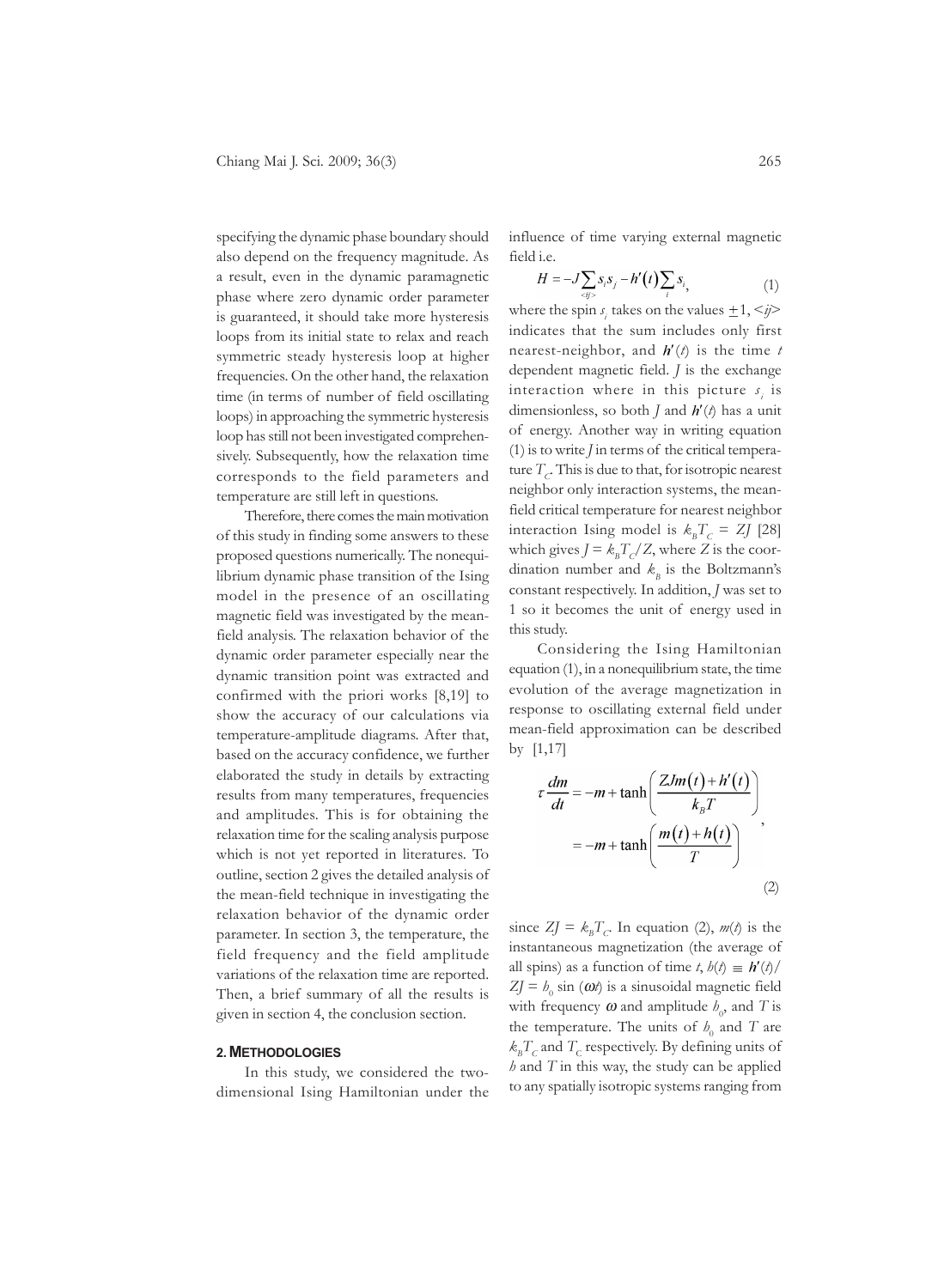square lattice where  $Z = 4$  to the cubic lattices (i.e. simple cubic, body centered cubic and face centered cubic which have  $Z = 6,8$  and 12 respectively) with ease. In addition, the time  $\tau$  was set to 1, so it becomes the unit of time used in this study. Then, equation (2) was solved numerically using the fourth order Runge-Kutta method [29]. The time-step used in this numerical solving was set to the field period divided by 10000 allowing 10000 data points in each field loop to evaluate the period average magnetization (the results are not significantly different with more data points). Therefore, one can see that the time-step is not fixed but depends on the frequency (or period) of the field, and this makes the computing time to increase with increasing frequencies. This is from the fact that to increase the frequency means to reduce the field period. Hence, if the time-step is fixed, there becomes less and less data point for the analysis with increasing the frequency, which makes the extraction of hysteresis properties becomes less useful e.g. too few data points to accurately calculate the properties. A way out to this problem is to allow the time-step to scale with the frequency. Nevertheless, to pay its cost, at high frequencies, the hysteresis takes more loops to reach steady state, so there will be more numerical operations required. As a result, since the number of numerical operations is proportional to the real human time so the required computer resource (time) is very lengthy at high frequencies.

In solving equation (2), the initial value for the magnetization is  $m(t=0) = 1.0$ . Then, from the instantaneous magnetization *m*(*t*), the dynamic order parameter is defined as

$$
Q(n) = \left(\frac{\omega}{2\pi}\right) \oint_{n} m(t) dt = \frac{\omega}{2\pi} \int_{t_{n-1}}^{t_n} m(t) dt, \quad (3)
$$

where *n* refers to the considered  $n^{\text{th}}$  cycle and  $t_{n} = 2\pi n/\omega$ . In this study,  $Q(n)$  was extracted using the closed Newton-Cotes formulas

(Trapezoidal rule) [29]. Then, the decaying in time of  $Q$  at the  $n^{\text{th}}$  cycle was assumed to take an exponential form which is supported by good fits i.e. [19]

$$
Q = Q(n) = Q_0 \exp\left(-\frac{n}{\Gamma}\right) + Q(\infty), \quad (4)
$$

where  $Q_0$  is an *n* independent constant, and  $Q(\infty)$  is the static background behavior of the *Q*. The above form shows that *Q* relaxes exponentially with the number of loops *n* of the oscillating field. The relaxation time factor Γ is therefore equal the *n* that gives (*Q*(*n*)-  $Q(\infty)$ )= $Q_0$  / *e*. However, since the measured *n* is always an integer, to extract Γ from *n* in this ways may lead to ambiguity and unreliable results. A better way to obtain a more accurate Γ is to use nonlinear fit. Nevertheless, due to an increase of degree of freedoms (more parameters), the fit may not straightforwardly converge if too few input data points are available. Therefore, a more simple form of the fit where there is a small number of input data, e.g. a linear fit, may be more appropriate.

In general,  $Q(\infty)$  is finite for dynamic ferromagnetic phase ( $Q \neq 0$ ), but zero for dynamic paramagnetic phase  $(Q = 0)$  where there occurs symmetric hysteresis shape. Hence, if we choose a set of conditions that makes the system to lie in the dynamic paramagnetic phase, where  $Q(\infty) = 0$ , equation (4) reduces to

$$
Q(n) = Q_0 \exp\left(-\frac{n}{\Gamma}\right).
$$
 (5)

As a result, it is possible to extract  $\Gamma$  via the least square linear fit of the double logarithmic function of equation (5) by considering

$$
\log Q = \log Q_0 - \frac{n}{\Gamma},\tag{6}
$$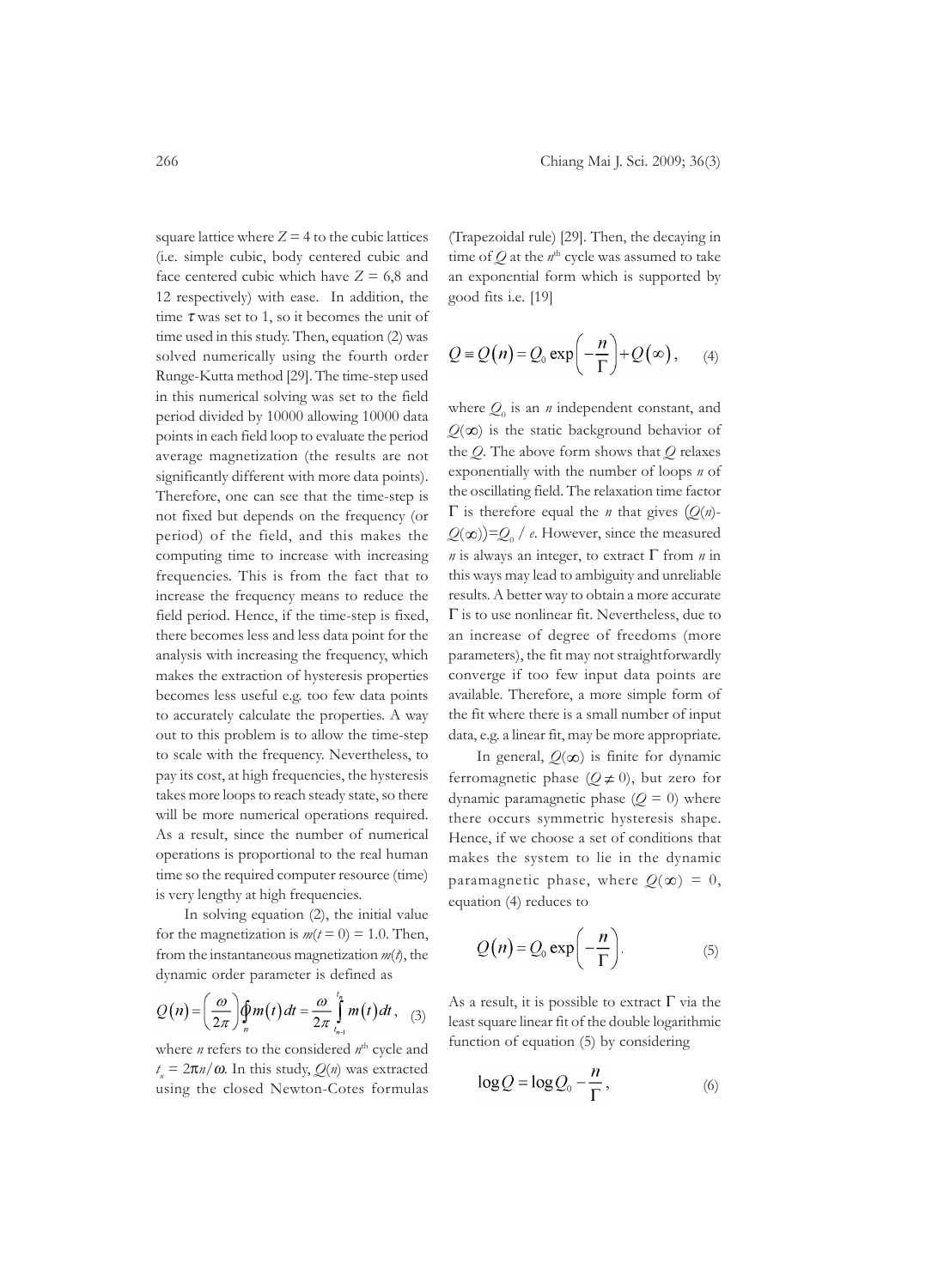where  $\Gamma$  can be obtained from inverse of the slope obtained from the linear fit. Nevertheless, in the dynamic ferromagnetic phase, the use of equation (6) is not useful due to the existence of  $Q(\infty)$  so  $Q(n)$  does not varnish even *n* tends to infinity. Consequently, to believe if the extracted Γ from equation (6) is reliable, the  $R^2$  (*R*-square) from the linear fit between log *Q* and *n* should be very close to 1. In this study, only  $R^2 \ge 0.95$ are considered, or else  $\Gamma$  is denoted as undefined since the fit is no longer with good confidence  $(R^2 < 0.95)$  which means that the system may be in dynamic ferromagnetic phase as equations (5,6) are not valid.

### **3. RESULTS AND DISCUSSION**

From the results, the hysteresis profiles as a function of temperature and external field were found. For instance, Figure 1 shows the hysteresis loop calculated at frequency  $\omega$  =

1 $\tau^{-1}$ , amplitude  $h_0 = 0.4$   $k_B T_c$ , and temperatures  $T = 0.3$ , 0.6 and 0.8  $T_c$ . In the figure, the asymmetric hysteresis loops occur at  $T = 0.3$  and 0.6  $T_c$  whereas the symmetric hysteresis loop occurs at  $T = 0.8$   $T_c$ . This implies that with increasing temperature, the asymmetric behavior tends to decay into the symmetric behavior. This is since the increase of thermal energy tends to compensate the exchange interaction among magnetic spins. Therefore, the system becomes more capable in climbing up local minima and traveling to other phase space (configuration) which finally results in symmetric pattern of the hysteresis loop (where the magnetization equally resides in the up and down direction of the applied field over one full period of the field). Consequently, the decay of dynamic order parameter *Q* was found to be temperature dependent.



**Figure 1.** Examples of hysteresis loops presenting asymmetric hysteresis loops for which *Q* are finite (*T* = 0.3 and 0.6 *T<sub>c</sub>*) and the symmetric hysteresis loop where *Q* vanishes (*T* = 0.8 *T*<sub>*C*</sub>) at  $\omega$  = 1  $\tau$ <sup>-1</sup> and  $b_0 = 0.4$   $k_B T_c$ .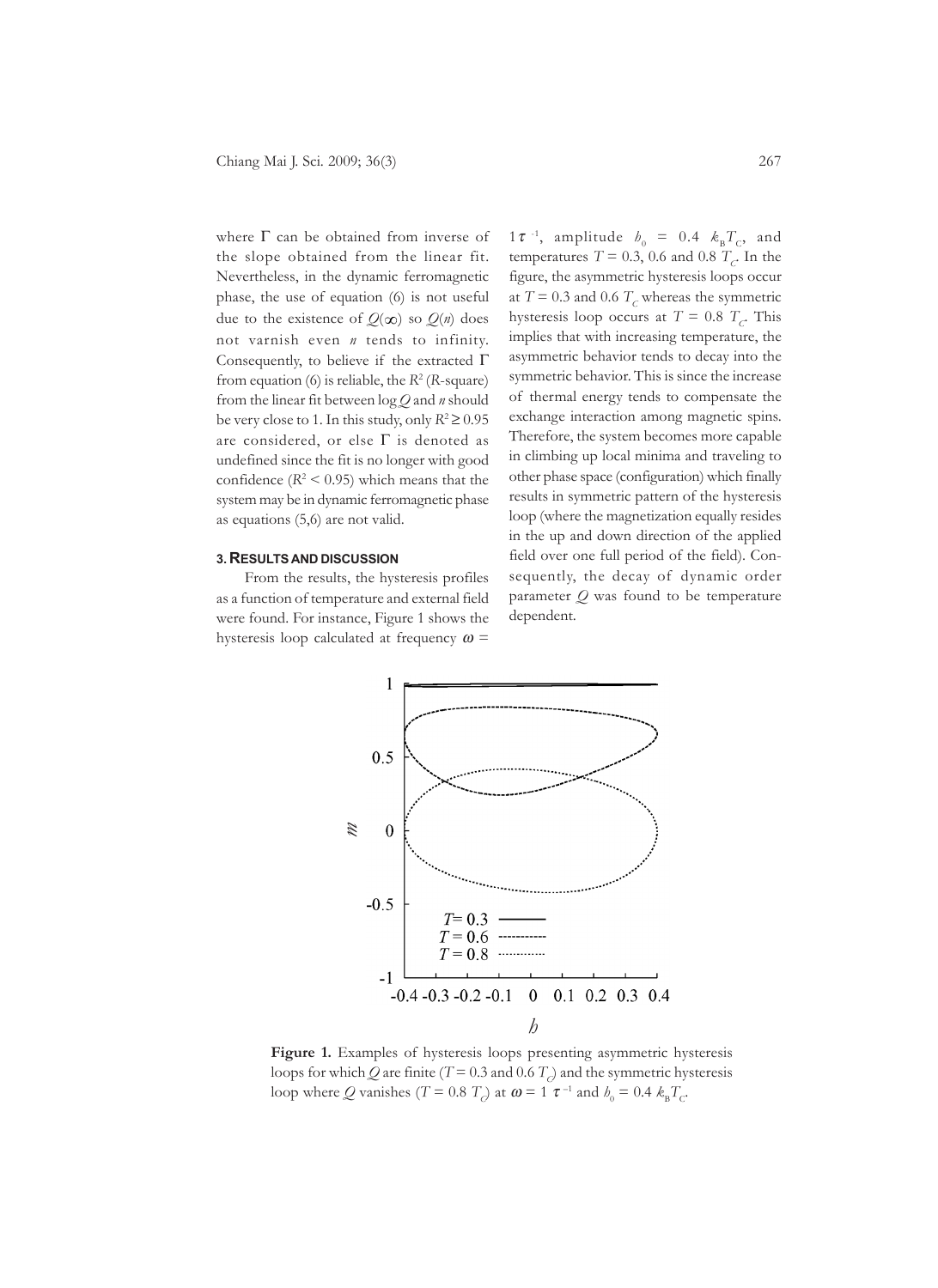In following, Figure 2 shows the time (number of cycles of the oscillating field, number of hysteresis loops) *n* in relating to *Q* calculated at  $\boldsymbol{\omega} = 1 \ \boldsymbol{\tau}^{-1}$ ,  $b_0 = 0.4 \ k_B T_C$ , and T  $= 0.3, 0.6$  and 0.8  $T_c$ . As can be seen, *Q* decays from an initial value and become timeindependent at large *n*. At some temperatures i.e.  $T = 0.3$  and 0.6  $T_c$ , in Figure 2,  $Q$ 's converge to finite values, but at a higher

temperature i.e.  $T = 0.8 T_c$  it converges to zero. This is due to that the higher temperature *T* brings higher thermal energy to the system. Therefore, at high enough temperature, e.g. at  $T = 0.8$  *ZJ*/ $k<sub>B</sub>$ , the magnetization has enough energy to sweep symmetrically leading to  $Q = 0$ , or else  $Q$  becomes finite at lower temperatures.



**Figure 2.** The *Q* dependence of the number of evolution loops (cycles) *n* performed at  $\omega = 1$   $\tau$ <sup>-1</sup>and  $b_0 = 0.4$   $k_B T_C$  for temperatures  $T = 0.3$ , 0.6 and 0.8  $T_C$ 

As suggested in Figure 2, in order to observe hysteresis properties in its steady state, several hysteresis loops need to be discarded until *Q* becomes *n* independent. However, the *n* required to reach the steady state is also a function of frequency of the field. For example, at a lower frequency, there is more time supplied to the system in each fieldsweeping loop. Thus, the system has more tendencies in catching the characteristic change in the field signal and results in small number

of loops required for the steady state. Conversely, if the frequency is high, the system will then require more loops in approaching steady state. Hence, to specify the number of loops required to discard in order to obtain the hysteresis behavior at its steady state at various frequencies, the investigation of how the number of loops  $n$  in relating to  $\omega$  is needed. Note that one of the outcomes from performing this investigation can be regarded in terms of optimizing calculation resource.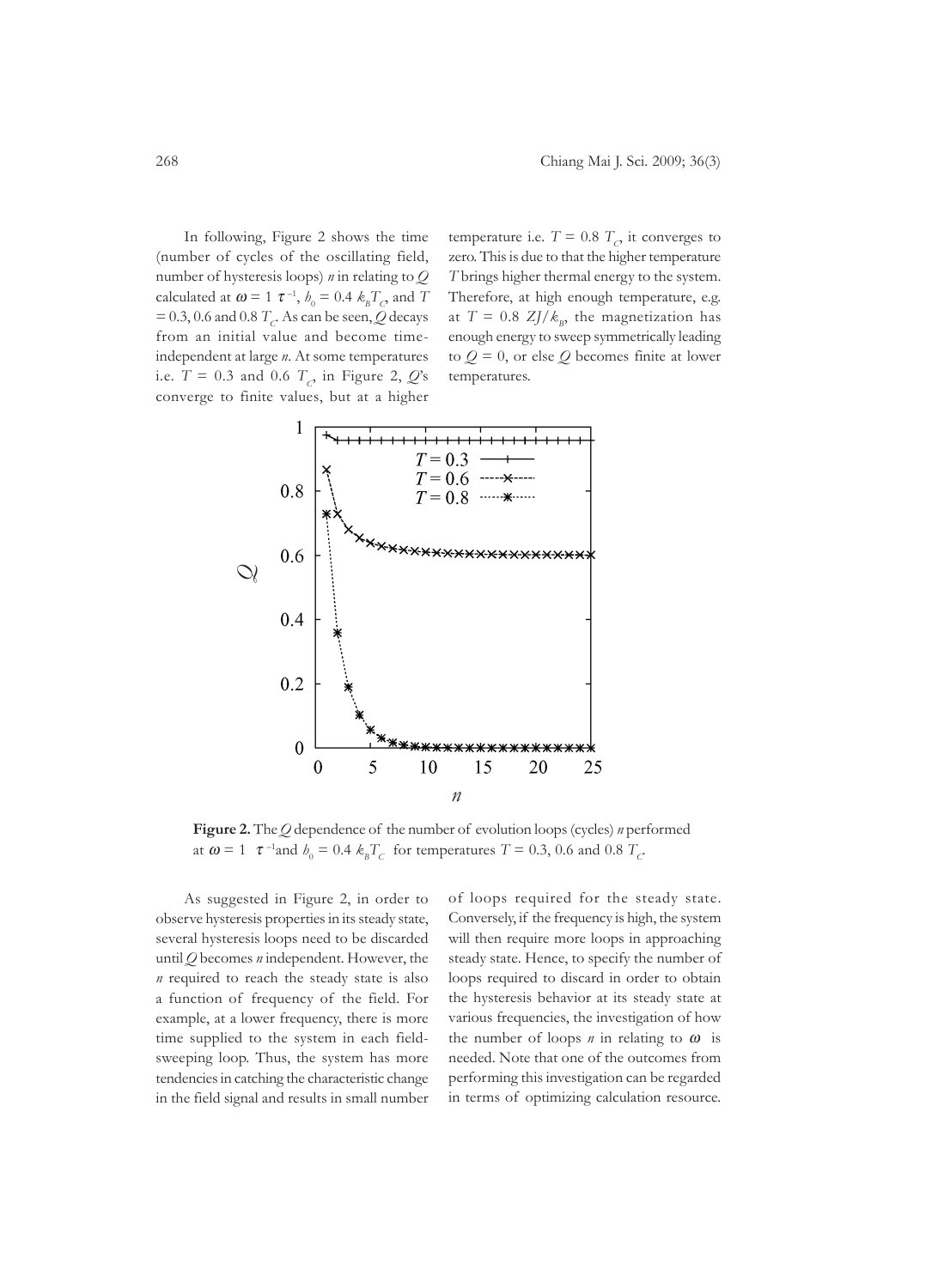If the relationship between *n* and ω is formulated, it could then be a suggestive information on how possible to obtain the hysteresis at the steady state within some time (loops) limitation instead of using the trial and error method.

Figure 3 shows an example of the *n* required to bring *Q* to zero, as a function of frequency  $\omega$  at  $T = 1.0$   $T_c$  for various amplitude  $h_0$ . Note that at this  $Q = 0$  means symmetric hysteresis loop is obtained, and the system is currently in dynamic paramagnetic phase. Remark that *Q* may not actually decay to zero but a finite value if temperature and the field amplitude are not high enough which causes system to lie in the dynamic ferromagnetic phase. Therefore, close to dynamic phase boundary, it becomes very difficult to judge if  $Q = 0$  (still in dynamic

paramagnetic phase) or very small but finite (already in dynamic ferromagnetic phase but close to phase boundary). Consequently, in this study the  $Q = 10^{-5}$  was chosen to be the representative of the 'zero *Q*'. This is because to wait until *Q* becomes zero is not practical in the case that  $Q(\infty)$  does not cease but is very small. As a result,  $Q = 10^{-5}$  was chosen and denoted as a cutoff limit since it was found to compromise with rounding errors and computing time.

In addition, from Figure 3, the linear relation between  $n$  and  $\omega$  is found. Hence, it is possible to assume the relation that  $n = c_1 \omega +$  $c_2 = \frac{2\pi\epsilon_1}{p} + c_2$  where  $c_1$  and  $c_2$  are proportional constants and the *P* is the field period i.e.  $P =$  $2\pi/\omega$ . As can be seen, this suggests the hyperbola-like relation between the *n* and the



**Figure 3.** The value *n* as a function of  $\omega$  at  $b_0 = 0.4$ , 0.6, and 0.8  $k_B T_c$  at temperature *T*  $T_c$ . Note that, in this figure, *n* refers the number of loops required to obtain 'zero *Q*'. Also, notice that, *n* sharply increase with decreasing  $h_0$ . All linear fits have  $R^2 = 0.9999$ .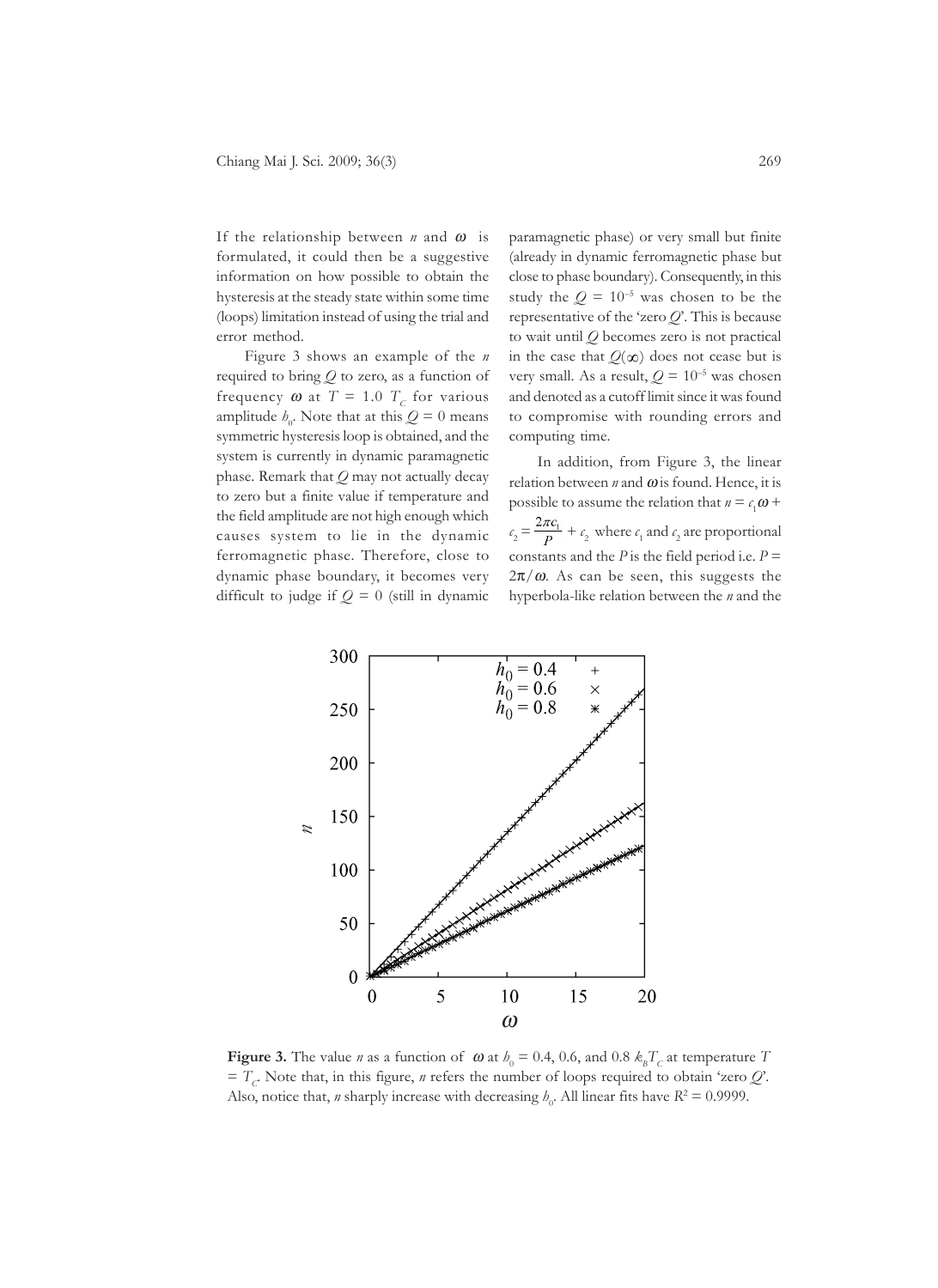period *P* i.e.  $(n-c_2)P = 2\pi c_1$  in obtaining the symmetric hysteresis loop at fixed *T* and  $h_0$ . This implies that the total time  $(n-c_2)P$  to reach this symmetric steady state is constant. In another word, the real human time to achieve the symmetric steady state from an initial state does not depend on the field frequency (period). On contrary, this is not true for the computing time because the computation process depends on the number of calculations (operations). Since at high  $\omega$  the system requires more *n* to reach the symmetric  $Q = 0$ phase and number of data points in each loop (cycle) is fixed to 10000, then the number of calculations (operations) increases with increasing  $\omega$ . Thus at high  $\omega$  more calculations is required and more computing time is needed. This is the goal of this study which aims to extracts the relaxation time factor  $\Gamma$ (representing the time to obtain the symmetric steady hysteresis state) and find out how it qualitatively relates to the set up conditions i.e.  $\omega$ , *T* and  $h_0$ .

Next, by performing the linear fits on *Q* using equation (6),  $\Gamma$  are extracted which is found to increase with increasing  $\omega$  e.g. see Figure 4. This is because of that at high frequency, the spins have less time to follow the external field signal. Therefore the reduction in *Q* requires more external field loops which leads to the increase of Γ. Moreover, from Figure 4,  $\Gamma$  tends to linearly relate to  $\omega$  in a form  $\Gamma = c_3 \omega + c_4$ , where  $c_3$  and  $c_4$  are proportional constants, with  $R^2$  very close to 1. This suggests that  $\Gamma$  also relates to the period *P* in the form  $\Gamma = \frac{m r_s}{p} + c_4$ , or the decay of *Q*, in equation (5) at fixed *T* and  $h_0$ , to the value  $Q_0$  /*e* at any frequencies requires number of the field loops equal to  $(\Gamma - c_4)P =$ 2 $\pi$ <sub>*c*<sub>3</sub></sub>. Also notice that, at a fixed **ω**, Γ increases with reducing the field amplitude. This is since



**Figure 4.** The relaxation exponent  $\Gamma$  as a function of  $\omega$  for  $h_0 = 0.4$ , 0.6 and 0.8  $k_{\rm B}T_{\rm C}$  at  $T = T_{\rm C}$ . The linear lines are from the least square linear fits to the data.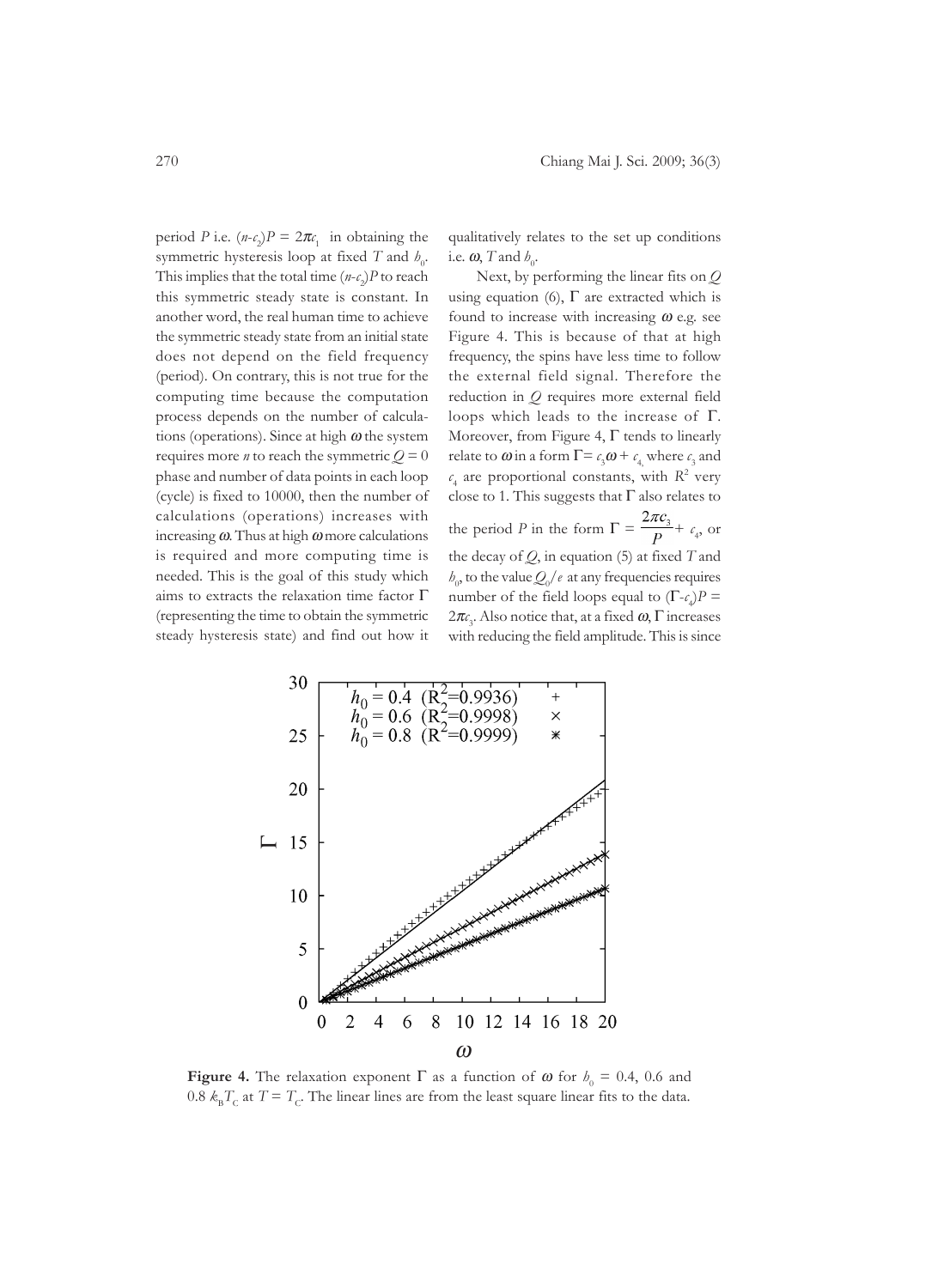the higher amplitude provides higher magnetic energy to the system and this higher energy provides more magnetic force in causing the spins to follow the field. As a result, the magnetic system tends to reach steady state easier with higher amplitude. On the other hand, with the decrease of oscillating amplitude, the relaxation time increases because the external field-amplitude approaches the critical value  $b_0 = 0$  (at  $T = T_c$ ), the relaxation diverts at this critical point.

After that, with the extraction of *Q*, the conditions i.e.  $h_0$ , *T*, and  $\boldsymbol{\omega}$ , which give 'zero *Q*' are known. Therefore, the dynamic phase boundary separating the dynamic ferromagnetic and paramagnetic phases can be drawn e.g. see Figure 5. To explain in steps, at a fixed  $\omega$ , we firstly choose  $h_0$  and search for the minimum *T* that brings  $Q$  down to 10<sup>-5</sup>. Then the next  $h_0$  is chosen and the process gets repeated. The whole procedure is redone for all considered frequencies. In the figure, one may notice that each line of data separates the dynamic ferromagnetic region where *Q* ≠ 0 (below line) out of the dynamic paramagnetic region where  $Q = 0$  (above line). The results on this phase boundary diagram agree well with previous investigations e.g. reference [8], where in this study the more descriptive details on frequencies is provided.

Next, the study investigates the effect of



**Figure 5.** The  $h_0$ -*T* dynamic phase transition diagram for various frequencies  $\omega$ . Sets of  $\{b_{0},T\}$  on a particular line (set of data performed at a same frequency) specifies phase boundary where the dynamic ferromagnetic phase ( $Q \neq 0$ ) lies under the line and the dynamic paramagnetic phase  $(Q = 0)$  lies above the line.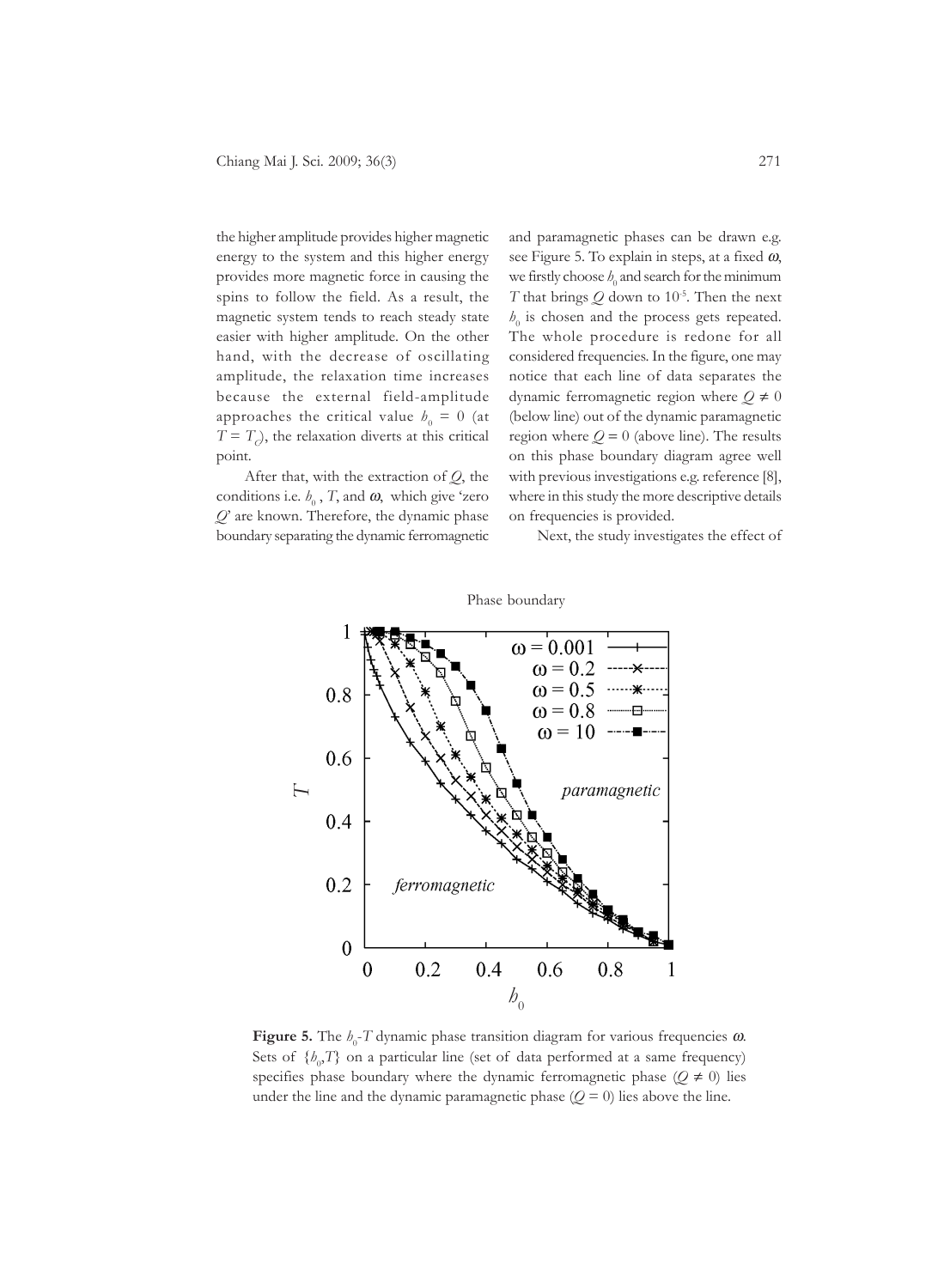temperatures and the external fields on Γ. From Figures 3 and 4 which show *n*-ω and Γ-ω relations at  $T<sub>C</sub>$ , it can be seen both *n* and Γ sharply increase as  $h_0$  approaches zero. In following, from Figure 6,  $\Gamma$  becomes greatest when  $h_0$  tends to zero and T equals to  $T_c$ , where  $(h_0, T) = (0, T_C)$  is known to lie on the phase boundary for any frequencies (see Figure 5). Therefore, this becomes an informative piece of evidence suggesting that the dynamic phase transition has a strong effect on the hysteresis properties e.g.  $\Gamma$  in this study. Consequently, to investigate this phenomena in details, the relaxation time factor Γ was extracted for various  $h_0$ , *T* and  $\omega$ . The results for  $\omega = 10$ and 0.5  $\tau$ <sup>-1</sup> are presented in Figure 6. Note that some  $\Gamma$  cannot be extracted due to that the considered conditions (e.g. low *T* and low  $h_0$  give the resultant hysteresis loop in asymmetric state and *Q* does not vanish. This case occurs if the system falls into the dynamic ferromagnetic phase, so  $\Gamma$  is undefined and is not displayed in the graph.

Note that this study stresses the use of equations (5,6) since we focused on the evolution of the hysteresis from an initial to its steady state only in the dynamic paramagnetic phase where the hysteresis has a symmetric shape and is useful in applications. Furthermore, in the dynamic paramagnetic phase, equations (5,6) can be used here because  $Q(\infty)$ is zero so the relaxation time factor  $\Gamma$  can be defined and extracted, while the equations cannot be used to extract  $\Gamma$  from dynamic ferromagnetic phase because  $Q(\infty)$  is not zero. Therefore, the word "undefined" we used here does not mean there is no relaxation time but to remind readers that to extract  $\Gamma$  by using equations (5,6) is not applicable in the dynamic ferromagnetic phase.

Also, as can be seen from Figure 6, on approaching the phase boundary lines on *T* $h_0$  plane (in Figure 5),  $\Gamma$  seems to divert and finally become undefined if it crosses the

phase boundary to the dynamic ferromagnetic region where the linear fit in the form of equation (6) is no longer useful  $(R^2$  is small). However, with smaller magnitude of  $\omega$ (compare Figures 6a and 6b), at fixed *T* and  $h_0$ ,  $\Gamma$  significantly reduces. The reason is that the phase boundary lines for different  $\omega$  are different. For instance, in Figure 5, the phase boundary line for lower  $\omega$  tends to move downward. As a results, if a pair of  $(T,h_0)$ that is in the  $\omega$  = 10  $\tau$ <sup>-1</sup> dynamic paramagnetic phase, it will farther reside in the dynamic paramagnetic phase for the  $\omega$  = 0.5  $\tau$ <sup>-1</sup>so  $\Gamma$ is even more smaller since *Q* decays faster. On the other hand, for a pairs of  $(T,h_0)$  in the dynamic ferromagnetic phase that is slightly below the  $\omega = 10 \tau^{-1}$  boundary line, the  $\Gamma$ cannot be extracted and becomes undefined (do not show in Figure 6a). However, if this pairs reside in the dynamic paramagnetic phase of the  $\omega$  = 0.5  $\tau$ <sup>-1</sup> (since the  $\omega$  = 0.5  $\tau$ <sup>-1</sup> curve locates lower),  $\Gamma$  is now possible to calculate due to the validity of equations (5,6). As being evident, all of these show that the dynamic phase diagram is very useful in predicting and understand the behavior of the relaxation time factor and perhaps the steady state hysteresis properties.

#### **4. CONCLUSIONS**

In this study, we investigated the dynamic order parameter as a function of temperature, the field frequency, and the field amplitude via the mean-field analysis. The study concentrated on how the dynamic order parameter and the number of loops required to obtain steady hysteresis loop relate to temperature and the field, where the relaxation time in dynamic paramagnetic phase was also obtained. The relaxation time was found to increase with decreasing both temperature and the field amplitude, and also frequency dependent, which can be described using the dynamic phase diagram. The increase of the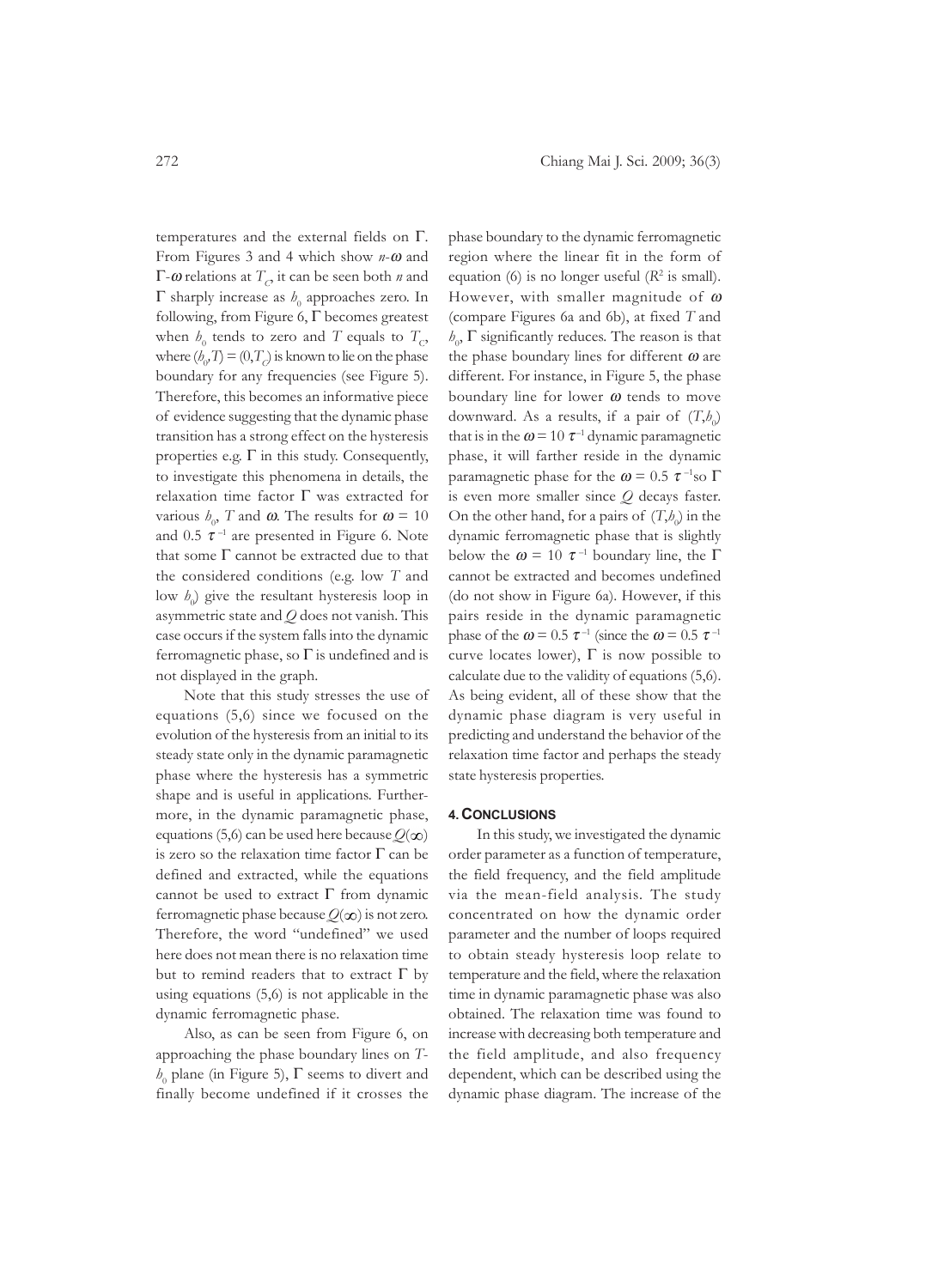

**Figure 6.** The relaxation time Γ as a function of the field amplitude *h*<sub>0</sub> for various temperatures *T* at (a)  $\boldsymbol{\omega} = 10 \tau^{-1}$  and (b)  $\boldsymbol{\omega} = 0.5 \tau^{-1}$ .

relaxation time with reducing temperature and field is due to the transition from the dynamic paramagnetic to the dynamic ferromagnetic phase. This evidence suggests that the relaxation time dependence on the frequency is caused by the shift of the phase boundary. However, even the relation between the

relaxation time and relevant parameters was formulated, there still some left and opened channel to further investigate other hysteresis properties. With some helps from the technique in estimating the relaxation time to achieve steady state reported in this study, it is expected that the full investigation on hysteresis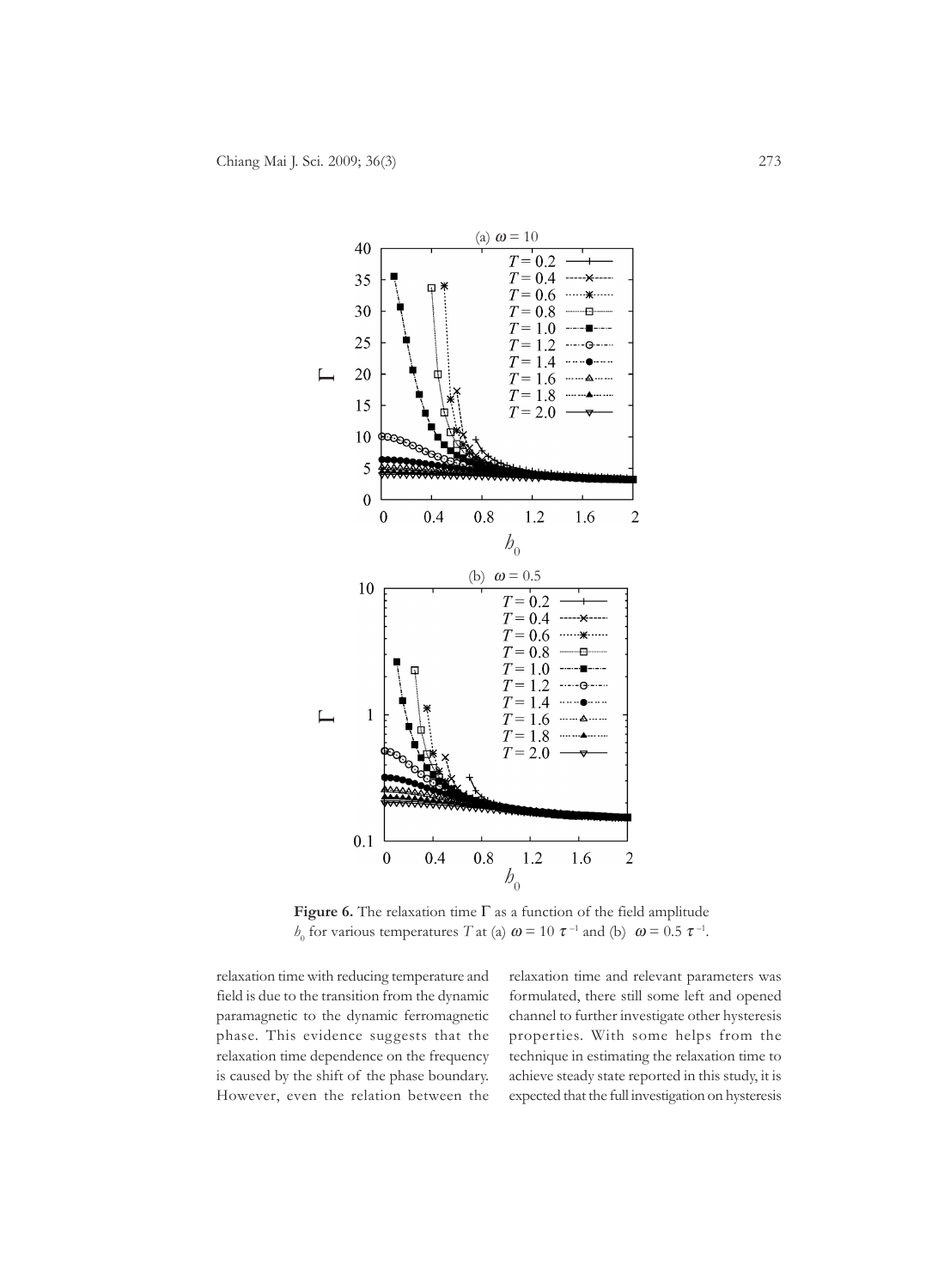properties will take less computer time consumption which could boost the fundamental and technological development on magnetic hysteresis topics in the future.

# **ACKNOWLEDGEMENTS**

This work was supported by the Industry/University Cooperative Research Center (I/UCRC) in HDD Component, the Faculty of Engineering, Khon Kaen University and National Electronics and Computer Technology Center, National Science and Technology Development Agency.

#### **REFERENCES**

- [1] Chakrabarti B.K. and Acharyya M., Dynamic Transitions and Hysteresis, *Rev. Mod. Phys.*, 1999; **71**: 847-859 *and references therein*.
- [2] Amit D.J., *Field Theory, the Renormalization Group, and Critical Phenomena*, McGraw-Hill, New York, 1978.
- [3] Ma S.K., *Modern Theory of Critical Phenomena*, Benjamin, New York, 1976.
- [4] Domb C., *The Critical Point: A Historical Introduction to the Modern Theory of Critical Phenomena*, Taylor & Francis, London, 1996.
- [5] Li Y. and Baberschke K., Dimensional Crossover in Ultrathin Ni(111) Films on W(110), *Phys. Rev. Lett.*, 1992; **68**: 1208- 1211.
- [6] Elmers H.J., Hauschild J., Höche H., Gradmann U., Bethge H., Heuer D. and Köhler, U., Submonolayer Magnetism of Fe(110) on W(110): Finite Width Scaling of Stripes and Percolation between Islands, *Phys. Rev. Lett.*, 1994; **73**: 898-901.
- [7] Dunlavy M.J. and Venus D., Critical Susceptibility Exponent Measured from Fe/W(110) Bilayers, *Phys. Rev. B*, 2004; **69**: 094411.
- [8] Acharyya M. and Chakrabarti B.K., Response of Ising Systems to Oscillating and Pulsed Fields: Hysteresis, AC, and Pulse Susceptibility, *Phys. Rev. B*, 1995; **52**: 6550-6568.
- [9] He Y.L. and Wang G.C., Observation of Dynamic Scaling of Magnetic Hysteresis in Ultrathin Ferromagnetic Fe/Au(001) Films, *Phys. Rev. Lett.*, 1993; **70**: 2336- 2339.
- [10] Jiang Q., Yang H.N. and Wang G.C., Scaling and Dynamics of Low-Frequency Hysteresis Loops in Ultrathin Co Films on a Cu(001) Surface, *Phys. Rev. B*, 1995; **52**: 14911-14916.
- [11] Jiang Q., Yang H.N. and Wang G.C., Field Dependent Resonance Frequency of Hysteresis Loops in a Few Monolayer Thick Co/Cu(001) Films, *J. Appl. Phys.*, 1996; **79**: 5122-5124.
- [12] Suen J.S., Lee M.H., Teeter G. and Erskine J.L., Magnetic Hysteresis Dynamics of Thin Co Films on Cu(001), *Phys. Rev. B*, 1999; **59**: 4249-4259.
- [13] Kolesik M., Novotny M.A. and Rikvold P.A., Monte Carlo Simulation of Magnetization Reversal in Fe Sesquilayers on W(110), *Phys. Rev. B*, 1997; **56**: 11791- 11796.
- [14] Luse C.N. and Zangwill A., Discontinuous Scaling of Hysteresis Losses, *Phys. Rev. E*, 1994; **50**: 224-226.
- [15] Jung P., Gray G., Roy R. and Mandel P., Scaling Law for Dynamical Hysteresis, *Phys. Rev. Lett.*, 1990; **65**: 1873-1876.
- [16] Tomé T., and de Oliveira M.J., Dynamic Phase Transition in the Kinetic Ising Model under a Time-Dependent Oscillating Field, *Phys. Rev. A*, 1990; **41**: 4251-4254.
- [17] Suzuki M. and Kubo R., Dynamics of the Ising Model near the Critical Point. I, *J. Phys. Soc. Jpn.*, 1968; **24**: 51-60.